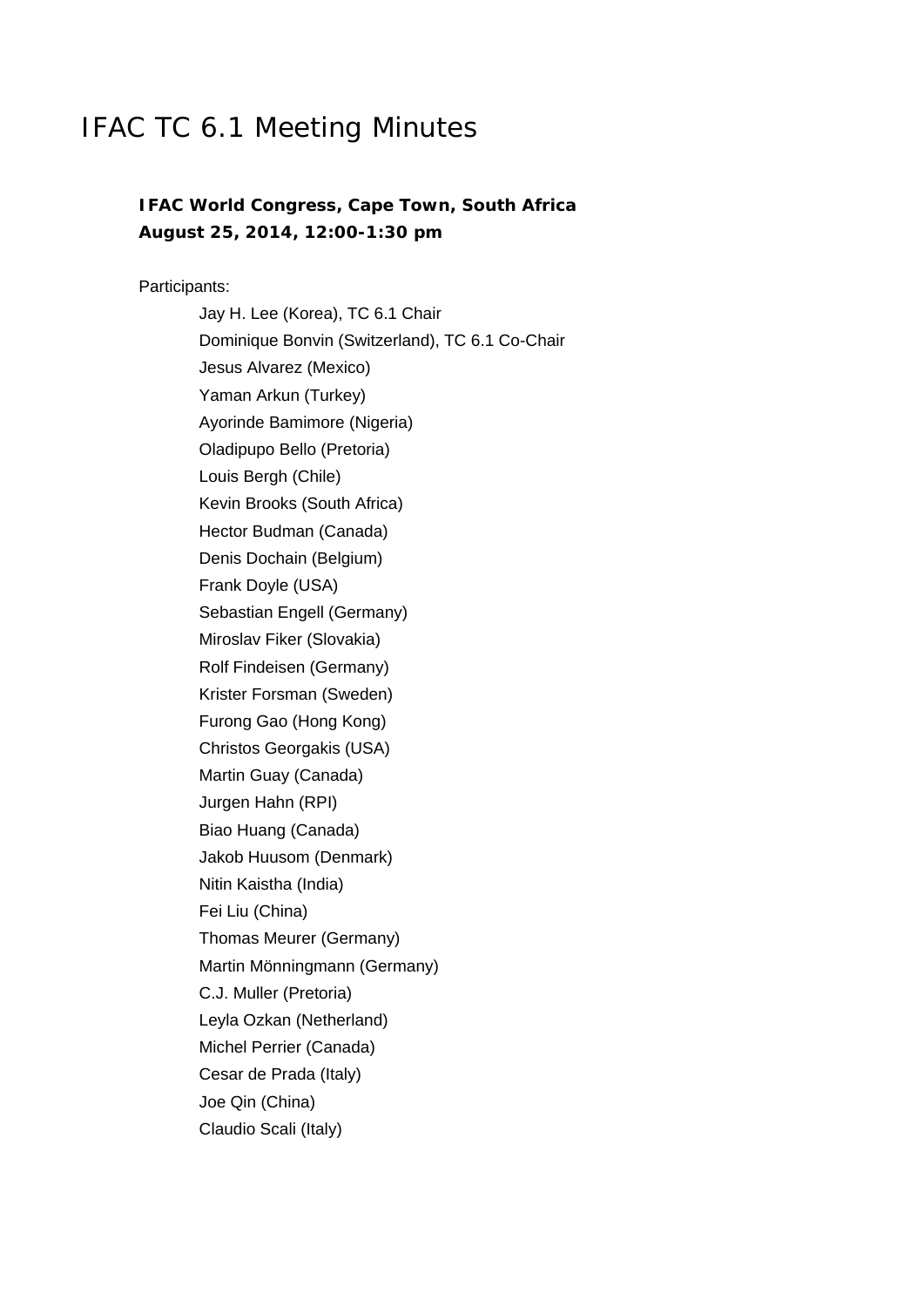Sigurd Skogestad (Norway) Ilse Smets, TC 8.4 Chair Femi Taiwo (Nigeria) Andrey Torgashov (Russia) Youqing Wang (China) Hong Yue (UK)

# **Welcome, minutes, agenda**

The meeting started by introducing the chair and vice chair, Dominique Bonvin. The minutes of the last meeting during the IFAC DYCOPS Symposium in Mumbai, December 20, 2013 was reviewed and accepted.

# **Review of IFAC World Congress 2014 program**

TC Chair, who served as the AE for the papers submitted to the TC, summarized the outcome of the submissions. Out of 90 submissions, 75 were accepted, out of which 70 papers were actually presented (5 papers withdrawn), giving the acceptance rate of 82%. The TC Chair acknowledged the contributions by the seven technical associate editors, Kano, Kothare, Scali, Chmielewski, Grover, Guay, Soroush, who helped with the review process. Originally, 111 papers had been assigned to the TC and all of them were reviewed (each receiving more than 2 reviews, most of them 3 reviews). Recommendations for decision were then compiled and similar papers (recommended for acceptance) were grouped into sessions. The TC's recommendations were sent to the conference editorial board. The final acceptance/rejection decisions and session organization were handled by the conference editorial board. In the process, number of submissions decreased to 90, probably due to reassignment of some of the papers to different TCs. Unfortunately, these decisions were not communicated to the TC before or after they were made.

#### **Upcoming and Future Meetings**

#### ADCHEM Symposium in 2015 (Whistler, Canada):

There was a brief report from the NOC Chair Biao Huang and the IPC Chair Rolf Findeisen for the upcoming ADCHEM meeting to be held during June 7-10, 2015. The venue will be at the Whistler Convention Center in Whistler, Canada. The conference hotels will be available in three categories, with the top category at the Westin (daily rate of >\$180), the middle category (\$120-\$150), and the budget category (\$90-\$130). The conference registration (\$680 for early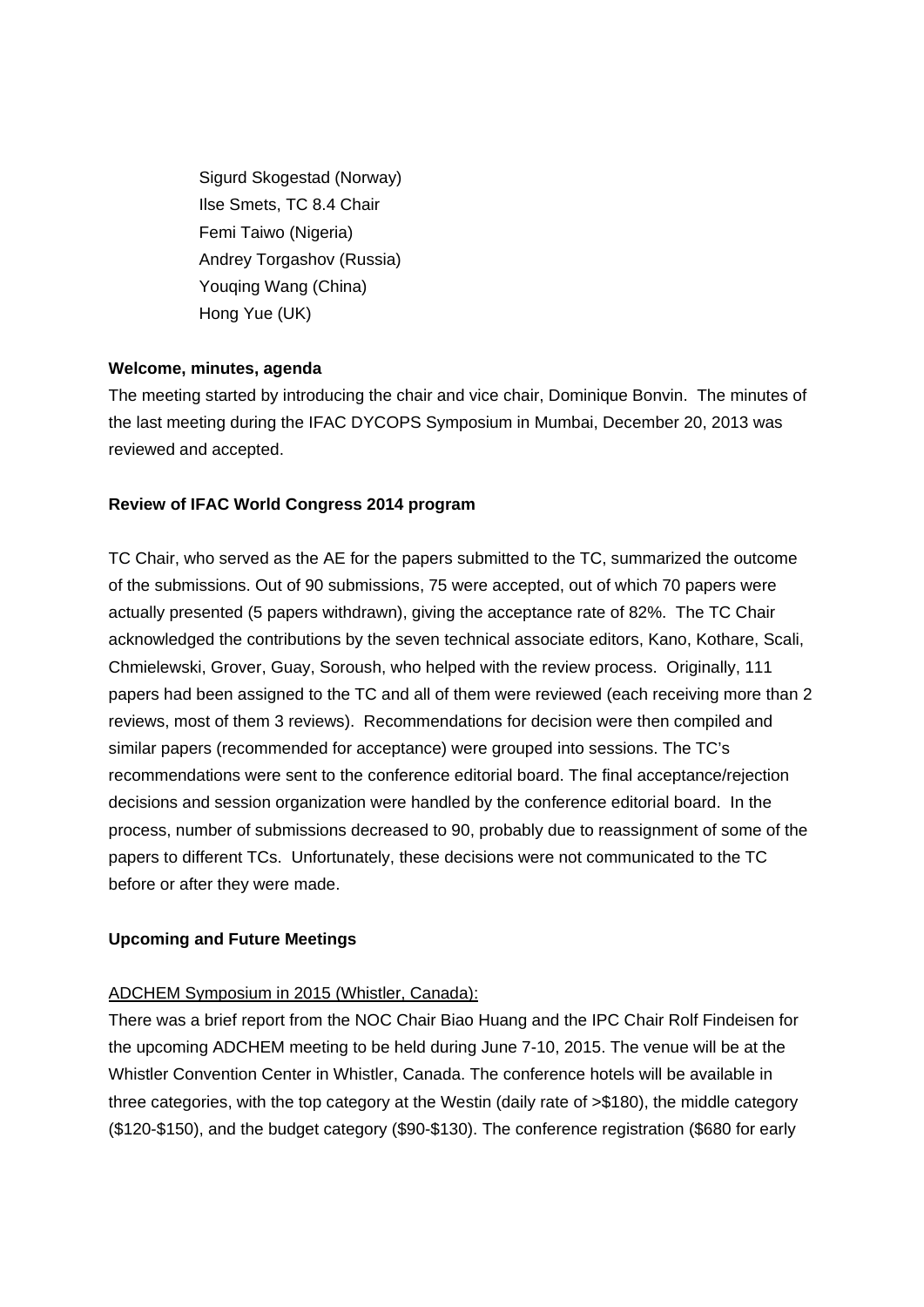regular, \$350 for early student) will cover three lunches and three dinners. There will be social program every evening. The IPC chairs are Rolf Findeisen (UMagdeberg, Germany), Martin Guay (Queens U, Canada), and Don Bartusiak (ExxonMobile). Area chairs and IPC members have also been recruited and the paper submission is open and will be due in the middle of October. Three pre-conference tutorials have already been arranged and more submissions are were encouraged (proposals can be submitted through the webpage.) The TC Chair noted that the symposium will follow right after the PSE symposium in Copenhagen, which is held the week before. The attendees were encouraged to distribute flyers and advertise to prospective participants. For details, see the presentation file attached.

#### DYCOPS+CAB 2016 (Trondheim, Norway)

There was a brief report from the NOC Chair, Sigurd Skogestad. The symposium will, for the first time, combine DYCOPS and CAB into a single three-day meeting (instead of being held as two separate symposia with one day overlap as in the past two meetings). The meeting's name will be DYCOPS-CAB, but for the purpose of IFAC archiving, it will simply be referred to as DYCOPS as IFAC strongly discouraged from creating a new name for the series. The conference venue within the university has been arranged as well as two hotels. The NOC chair will be Sigurd Skogestad and he will be assisted by industrial co-chair Pal Kittilsen of Statoil and co-chair Lars Imsland. The IPC chair is Hector Budman and he will work with cochair Ilse Smets and industrial co-chair Krister Forsman. Bjarne Foss will serve as Editor. Traditional topic list of DYCOPS will be expanded to include bioreactor technology, metabolic engineering/system biology, and environmental/energy (mixed cultures). Some of the special topics being considered include offshore and subsea process systems, energy (particularly for oil and gas), and PSE applications to nanotechnology problems. They are in the process of selecting and inviting IPC members. Early regular registration fee will be 500 EUR and student registration fee will be 300EUR. For details, see the presentation file attached.

#### ADCHEM 2018 (Asia)

ADCHEM in 2018 is scheduled to go back to Asia, according to the new rotation put in place (and agreed at the last meeting). Furong Gao presented a proposal to host the meeting on behalf of the Chinese Process Control Committee. The strong points he argued for included the very large process control community (their annual conference called CPCC draws 5-700 people) and many research opportunities with industries and universities. Potential venues are Shenzhen, Hangzhou, and Beijing. (See the attached presentation file for details.) The TC Chair mentioned that, while China appears to be a sensible choice, host for the meeting is still open for bids and welcomed more proposals.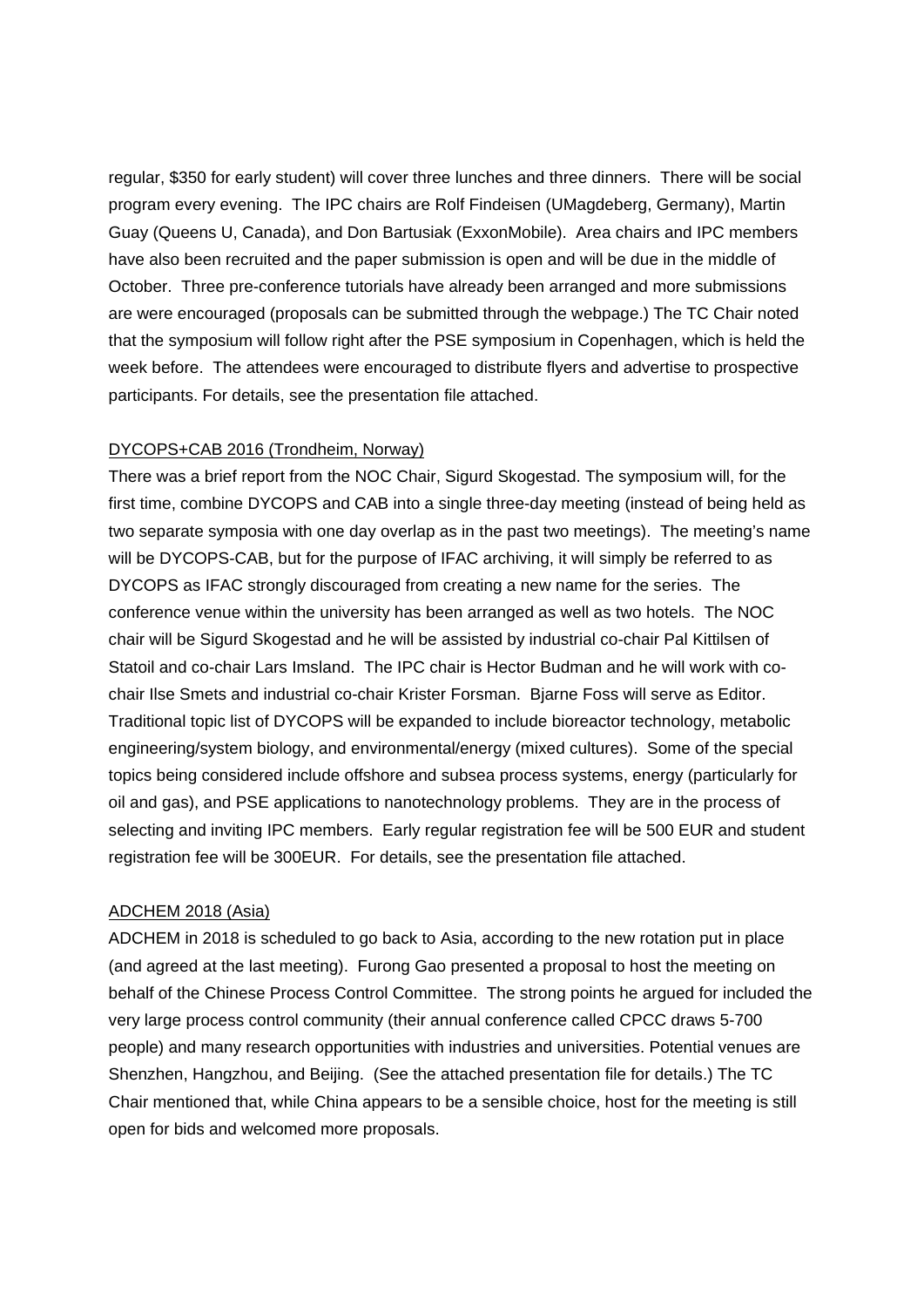### FIPSE 2016 (Rhodes, Greece)

Christos Georgakis briefly discussed the conference. They had the  $2^{nd}$  meeting this year and has begun the planning process for the  $3<sup>rd</sup>$  meeting, which will be held in Rhodes, Greece during June 20-22, 2016. The format of the meeting is unique in that there are only two main presentations each day (followed by several 5-minute presentations of unsolved challenges by the conference participants) with lots of time left for discussions (see the attached file for details). In the afternoon, the participants break out in groups of 6-8 and define in greater detail some of the identified unsolved challenges and report back to the whole group at the end of the afternoon. He encouraged people to plan the participation. They expect 50-60 participants (see the attached file for details.)

# **Task forces**

Systems Biology—Elling Jacobsen (Sweden) couldn't make the meeting but sent the message that he has no special news to report and he will try to arrange a special session for the upcoming ADCHEM meeting.

Energy – Hector Budman (Canada) gave a brief update and mentioned two special sessions are being arranged for the upcoming ADCHEM meeting ("Process systems engineering applications to energy processes (submissions: Gopaluni, de Prada, Daoutidis, Foss, Braatz, Lee, Alvarez)" and Control and Optimization challenges in the oil and gas industries (Energy optimizations in the oil and gas industry) organized with Don Bartusiak (submissions: Suncor (2), Huang, Bartusiak, ProSensus (McGregor), Foss, de Prada, Barton/Yang, Scali). The challenges for industrial contributions include length of paper (consider possible extended abstracts for industrial contributions, confidentiality, costs)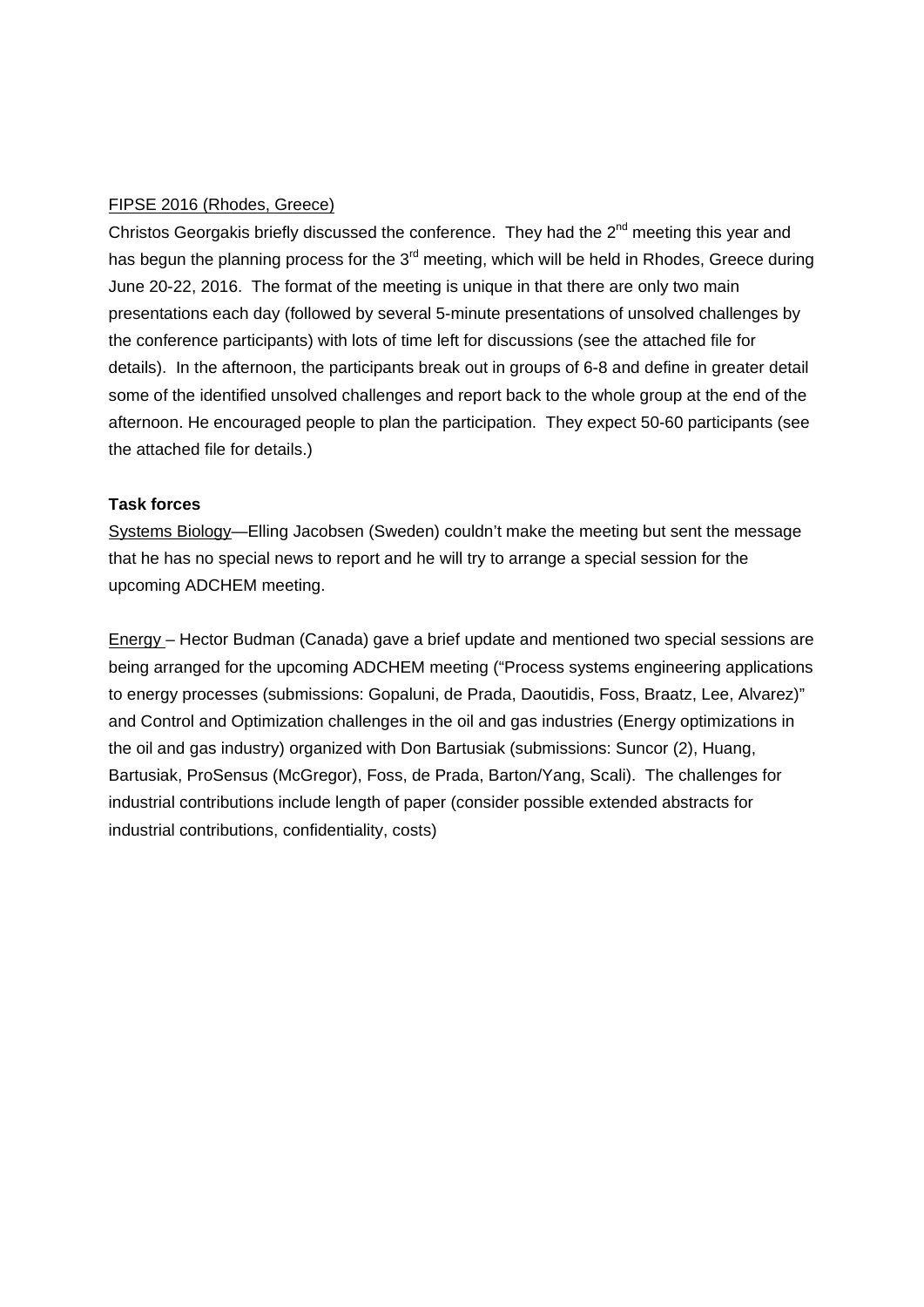Frank Doyle mentioned that tasks forces are intended to be "transient," meaning running ones should be retired once their goals have been reached and new ones should be created as needs arise. For this, goals and objectives of each TF should be made specific and focused.

CO2 Management – The TC Chair briefly mentioned that this is an area of increasing importance and the TC should consider how to raise its presence and participation in the area. He asked for volunteers to work with him on organizing special sessions on related topics in future meetings.

Big Data, Process Analytics - Joe Qin was asked to for a TF on the topic.

**AOB** 

None.

Cape Town, August 25, 2014 Jay H. Lee